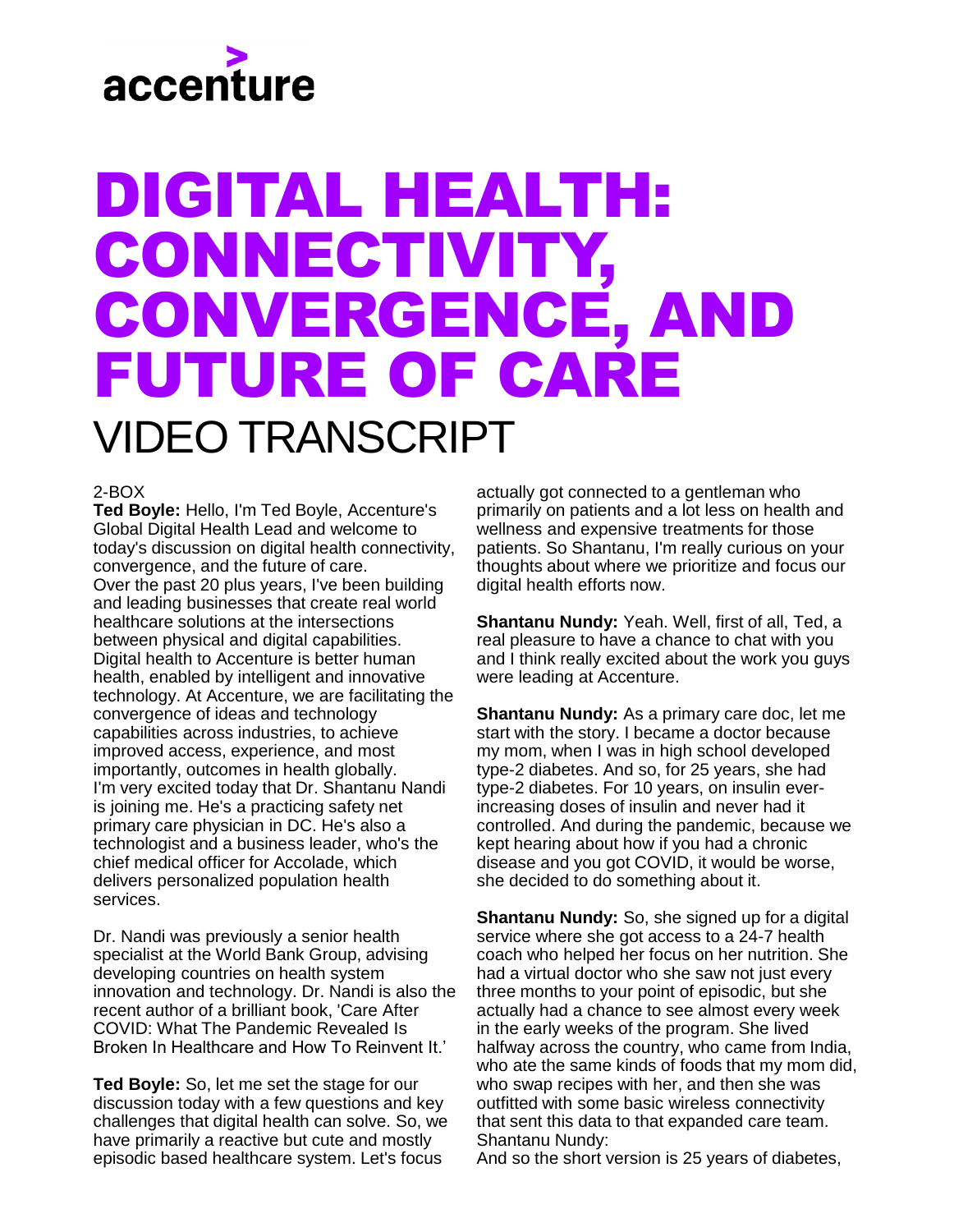

Yes. Yeah. That's a great analogy. 10 years of being on higher dose of insulin, my mom got completely off of insulin within four weeks and that was a year ago. And so, when we talk about, exactly to your point, that care's reactive and what's the potential for digital, that to me is the potential.

**Shantanu Nundy:** When you look at the tsunami of chronic conditions we're dealing with or mental health, those are driven by people's daily behaviors and yet, we have this very episodic, hey I see you every three months, every six months approach. And for so many people, including my mom, that's just not working.

**Ted Boyle:** I loved that story in the book. I thought that was a very personal, caring connection that your mother had that really helped her through this. Where she was getting recipes and that coaching that was particularly relevant and personal to her, and so maybe it was less about clinical and more about a personal connection and some guidance and how technology really helped enable that. Because as you said, halfway around the country, but yet driving amazing result, and it didn't have to do with medicine necessarily, but it was there in the background and in the backdrop because I think you said she kind of weaned down on the insulin to make sure there wasn't a shock to her system.

**Shantanu Nundy: That's exactly right. And so** when we talk about technology, I think too often we have this perspective that it's somehow replacing the human part of healthcare, but I think for my mom, it was enabling of that. And in fact, it's funny if you ask my mom... My mom's from India. She has a pretty thick Indian accent, and when I asked her about that service, "Oh, how's it going to..."

**Shantanu Nundy:** "Oh, those guys, those guys are my friends. They're my friends." That's how she thinks of it because what the technology is doing is enabling a level of connectivity that was just unheard of for her before. I think about the white noise. You see a doctor, you go three months without hearing a peep and then you see the doctor and it's just... It's white noise. And that's what really was what she needed

#### ultimately.

**Ted Boyle:** Agreed, and I think for so many of us, it's not even every three months that we see our physician. I think the average is around twice a year and so I was thinking about that from maybe a financial perspective of if someone gave me two data points on a stock investment and didn't give me any insight as to whether those are high or low or average numbers, said invest, I'd never do it. You'd never do it.

#### **Shantanu Nundy:** Right.

**Ted Boyle:** But with healthcare, I'm literally doing the same thing with you as my physician. I'm saying here's two kind of random data points. What investment in my health and wellness should we make?

**Shantanu Nundy:** Yes. Yeah. That's a great analogy.

**Ted Boyle:** So, I think another really interesting case to kind of pull from the headlines is, we've seen some high profile misses that were really, really well-intentioned in improving healthcare, very focused on employees and how do companies help them with their health and wellness. And these were companies with frankly, incredible financial resources, great technology capabilities, and they were very notable misses. And when I think about that, it really comes back to what you talked about with your mother is, I think, how do we increase that employee or personal engagement and what should we be learning from their efforts so that we don't reinvent the wheel a thousand times?

**Shantanu Nundy:** Yeah. No, it's a multiple billion dollar question as to why these organizations have failed and with all the investment happening in digital health, whether it's your legacy health system investing in it, or you're a new company or a big tech company coming to healthcare, I think they're all looking at this and saying, geez, what can we learn from this?

**Shantanu Nundy:** I think that there's a lot of components, but to me, I think I really start with the experience. And again, to tell another story,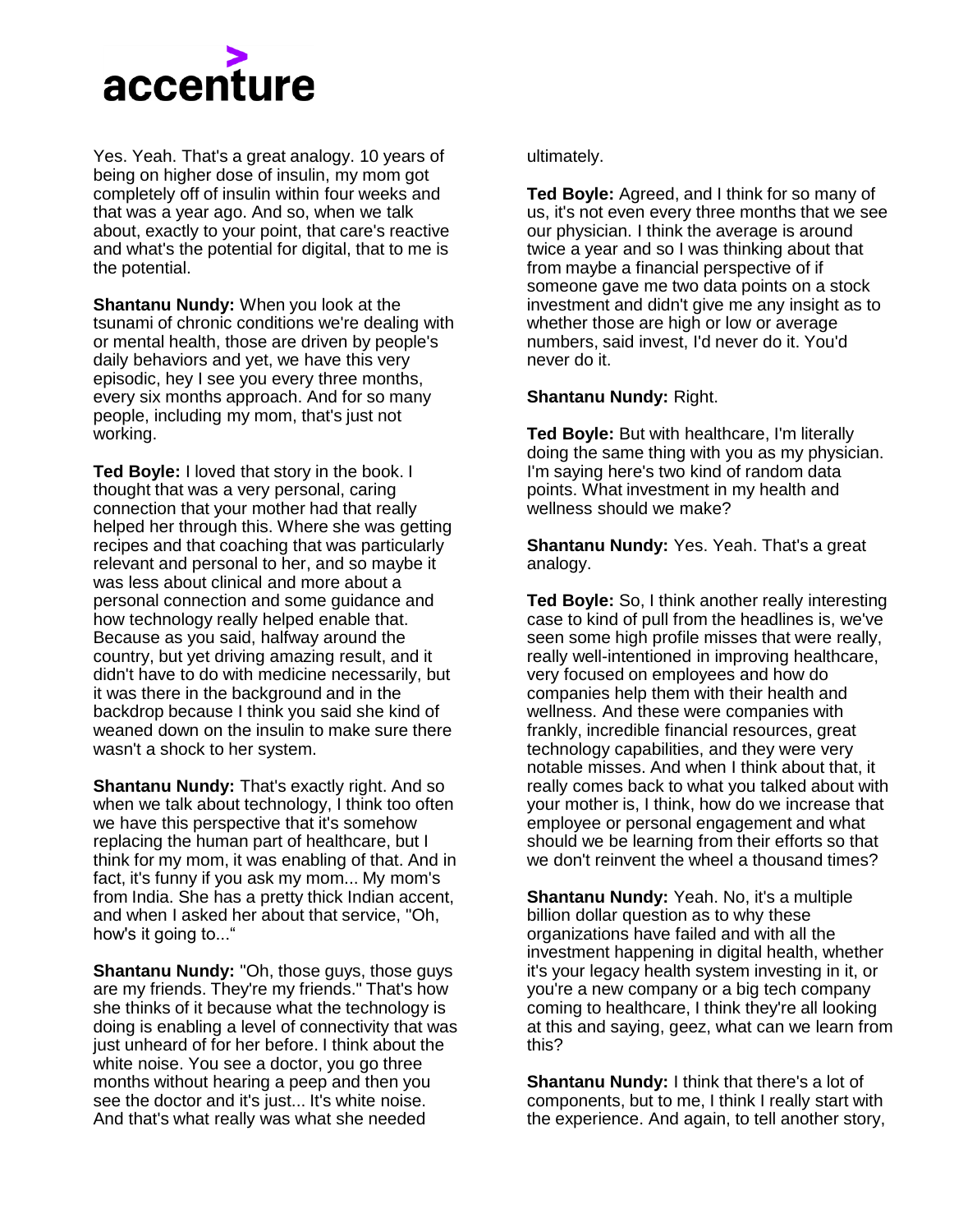

healthcare is so personal. A couple of weeks ago, my seven year old... I got two girls. My seven year old on a Saturday at 7:00 PM had trouble breathing and she never had that problem before. My wife started... We did the Vicks and did the hot... Even though we're physicians, we try all these things and-

**Ted Boyle:** I'm relieved to know that I raised my kids the right way if I did the same thing.

**Shantanu Nundy:** Vicks and Robitussin and it's... At some point, we started getting really scared, Ted and that's the moment where healthcare starts. It doesn't start when we get to the ER or the clinic. It starts that moment when two parents are staring at their kid on a Saturday night saying, "What in the world is going on with my kid here?" And it was just so broken.

**Shantanu Nundy:** We called her clinic and they said, "First thing is call 9-1-1." And after that they say, "Call your health plan." And then after that they say, "Well, for 25 bucks, you can leave a voicemail." And they didn't tell us, okay, if we leave a voicemail, how long is it going to take to get a response?

**Shantanu Nundy:** So, we did the thing that doctors did. We found a pediatrician friend from med school. They called into the pharmacy and then we were trying to find what pharmacy is open on a Saturday night. And it turns out that there's all these 24-7 pharmacies, but a lot of them it's the grocery part of the pharmacy is open, but the pharmacy is closed. So, we had to call...

**Shantanu Nundy:** Anyways, long story short, you go through the whole process and that is... Even though I'm a clinician and I love talking about strategy and clinical outcomes and quality measures, and we talk about payment and investment and also, I think that experience... And the experience can't just be the experience when they're on your mobile app or on your website or in your solution. That experience has to wrap around the person across the full healthcare experience, online, offline, at home and that's what makes it, I think, exceedingly hard for people coming in new to healthcare to make an impact.

**Ted Boyle:** I totally agree and I think so much of that is technology is great because it's there when you need it. And at that point, right, when you're not panicking, but very, very concerned and saying, "Okay, what do we do?" That's where you want that wrap around support from technology, but the flip side of that is it's frankly overwhelming.

**Ted Boyle:** And I know you've talked about it in the book where you've got literally hundreds of thousands of health apps and so how to even know in advance which one do you download? And then there's different apps for different disease states, for different drugs, for the different payers. So, now you've got many, many apps and really what you want... Like you said, is you're at that moment and you want someone to navigate you through the care path to say, "Okay, I don't want to hear the recording. I don't want to hang up and dial 9-1-1. I could have done that." I really want someone to guide me through the experience in a continuous connected way where, as you said, there's personal caring and technology helps with the connectivity, but alone it's not the answer.

**Shantanu Nundy:** Absolutely. Yeah. I think a lot of these days about the personal and the personalized, right? The personal is that relationship, that empathy, that trust which is a word that as technologists, we don't like to say touchy, feely, things like trust. But one of my mentors is tele medicine moves at the speed of trust. How does your service, your application, your tool, your technology engender trust. Because if you don't have that, I think that's going to be game over for you.

**Shantanu Nundy:** And then the other side is the personalized, which is that the data. I think about my clinic. I think about the moment where I'm embarrassed every single Friday when I'm in clinic is the moment that a patient turns to me and they say, "Okay, doctor sounds like you're prescribing this new medication. How much is it going to cost?" And I just... My heart sinks every time I get that question because you know what my answer is, even though I have this billion dollar EMR my answer is, why don't you go to the pharmacy and when you're at the counter, see how much it is and if it's too much, send me a note. And so, that's the other side of it is...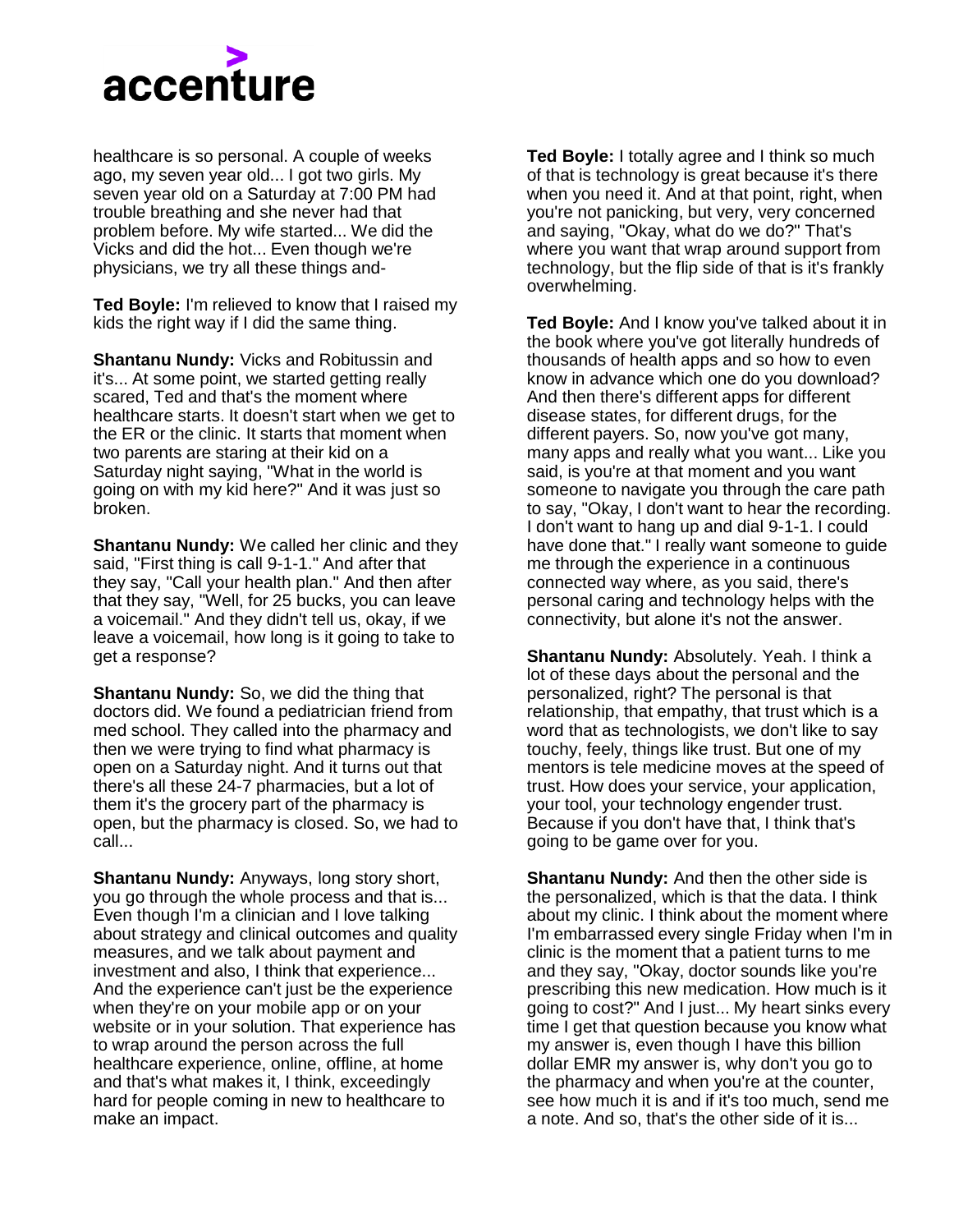

I think a lot of these solutions that are coming up, they're not willing to own the whole problem, and they're like, "Well, okay, here's the medicine to take." But if you can't answer that next question, again, that whole experience, it just doesn't matter.

**Ted Boyle:** Absolutely agree. I think trust is so fundamental and in each part of the exchange. So, you've got to trust that your information is going to be secure and it's going to people like your mom trusted, who are going to be part of her care and wellness and to the doctor, and more importantly, in some cases to the pharmacist so that he or she can look and say, "Wow. You're actually on other medications from other physicians that maybe your primary care physician didn't know about."

#### **Shantanu Nundy:** Yes.

**Ted Boyle:** And so, we need to step back and have the physicians regroup and say, "Okay. We didn't all know about this care plan." And again, that's where technology should really be wrapping around us and helping with safety and security. And I think then physicians have an obligation to really start to trust technology as well because it seems that, not to pick on you or physicians, but I think there's a lot of reluctance because there's the fear of well, the technology may highlight what I don't know, and it may not be part of my workflow, which means it adds to my workload. It doesn't necessarily help with patient care.

#### **Shantanu Nundy:** Right.

**Ted Boyle:** I know you worked a lot of that. You talked about in the book and your human diagnosis project so maybe you could add some thoughts there.

**Shantanu Nundy:** Yeah. No, absolutely. Look, I think that... Prior to the pandemic, there was two technologies that doctors heard about all the time. One was the electronic health record, which for them has been an abysmal failure taking away the precious contact time they have with their patients and creating all this extra work for them. And the other one was this looming threat of AI, which in the worst case was described as someone that would take their

job away. I think what we learned during the pandemic though, if you look at a safety net clinic like mine, we went from zero to 80% virtual visits in two weeks, Ted and I work at a very, very, very under-resourced safety net clinic. And today, I'm about 40 to 50%.

**Shantanu Nundy:** And I think what, what immediately happened is through that lived experience... It was driven by necessity. We came to trust that platform. I started seeing patients, Ted, who I actually typically didn't see because they were nighttime laborers and during the day they're sleeping, they couldn't come to see me or they had childcare responsibilities or whatever else suddenly I said, "Wow, this thing has given me access to patients that I couldn't see before."

**Shantanu Nundy:** And then, oh my God, at the end of the day, I'm the same doctor. It's the same patients. It's the same kind of questions I ask. It's the same trust I have to build and so I think that part of it is on the physician side but part of it is on the technology developer side to say is the technology that you're building really helping doctors do the thing that they came to medicine for. Which I describe as the three M's.

**Shantanu Nundy:** Doctors care about meaning, mastery and membership. They want to be part of a team that's doing something great. That's membership. They want to get better at what they do because they're a profession, their craft and they want meaning. They want to know that they're having an impact and telemedicine was able to hit that in a way that so many other technology solutions don't. And I think that intrinsic motivation, those three M's drive that. I think it's something that... Again, talking about experience, we don't think enough about the physician experience in that way.

**Ted Boyle:** Yes, and I would also echo that to say, I think too many times we think about people just as a patient and less about them as a person or a human. And I always think about, hopefully most of us live the vast majority of our lives on a health and wellness journey and not as a patient, and that that's a very small percent of our lives. But we don't have a great navigation for that journey. And I think as you said, the physicians are overwhelmed with a lot